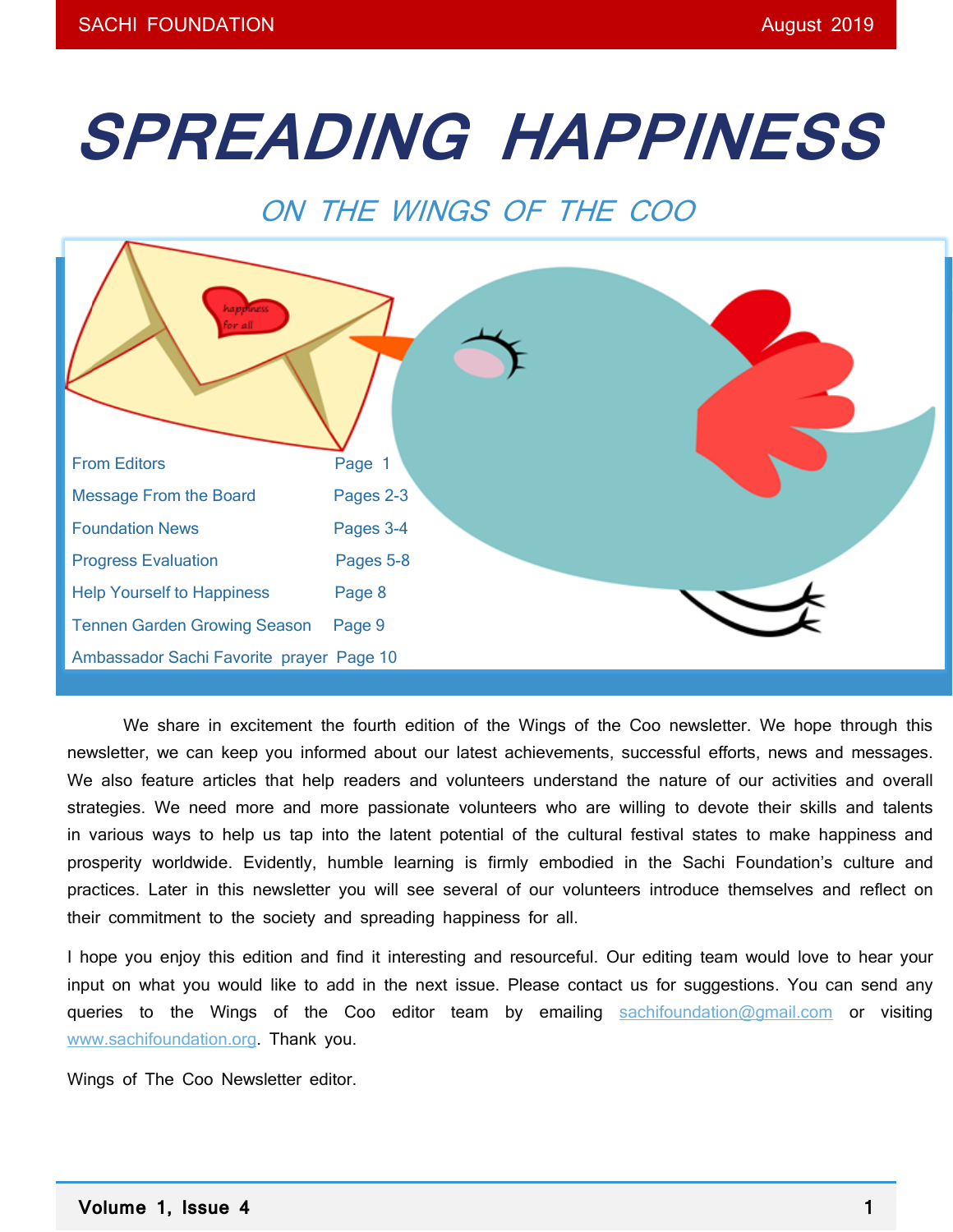# Message from the board of Directors,

The board is thrilled to see the advancement and continuous growth of our lines of efforts. Thanks to the dedication, commitment and relentless effort of our volunteers, Sachi Foundation has passed another growth milestone. This time ten years ago, our foundation was established with a vision that cultures should play a critical and active role in delivering happiness for all. We are continuing to carry this vision through our lines of efforts to give cultures the tools to bring communities together and contribute towards the welfare and happiness of communities. Evidently, we need to plan for a new kind of culture and art of learning that is grounded in the response-receptive education principles and lead to collective action in the community. This means we must be engaged and invest in a culturally responsive learning network of tuition centers, learning providers, festival organizers, language and cultural groups, art and crafts workshops, community gardens and school communities that foster the collective lines of efforts and cultural discourses as a key dimension for sustainable development.

So, during these ten years, we have gradually developed a large number of quality discourse vehicles. The scale of the work has been unprecedented. We have encountered many significant challenges. For instance, in building the directory of cultural festival states- we found out the orientation of many cultural led programs and happenings are in exact opposite to the happiness inflows and outflows envisioned within the framework for action. We wondered, how could we then share our discourse fleets and entwine our efforts with other cultures, non-profit organizations and learning providers in order to serve the wider communities and take our happiness to new heights. The board decided to work on a small number of lines of activities as we believed this is the best strategies that ensure our continuous expansion and growth. We started with a very small number of activities that helped us to grow. We thought smiling can make every person feel wonderful and happy and is acceptable to every cultural festival states. Why not start with an online campaign with a few carefully selected discourse vehicles to share on social media that promote something as simple as smiling. This basic idea of starting practical and small scale social action and then promoting it by the use of response-receptive discourse style learning campaigns has proved to be a very helpful strategy.

The years 2019-2020 are going to be big for Sachi Foundation as we become partners with a number of learning providers, festival organizers and similar minded Nonprofit organizations in Australia, Japan, Pakistan and Peru. I am delighted to share with you the news that the board approved the necessary structural adjustments by initiating a management committee. This committee specifically address the practical implementation of the learning network efforts, the coordination of volunteers and our development needs.

In other news, we are saddened to learn that our cherished friend and dedicated volunteer coordinator and wings of the Coo editor Ms. Ryoko Sakamoto passed away on 27<sup>th</sup> of February 2019 in Fukuoka after a long battle with terminal cancer. We offer our sincere condolences and prayers to her family and friends.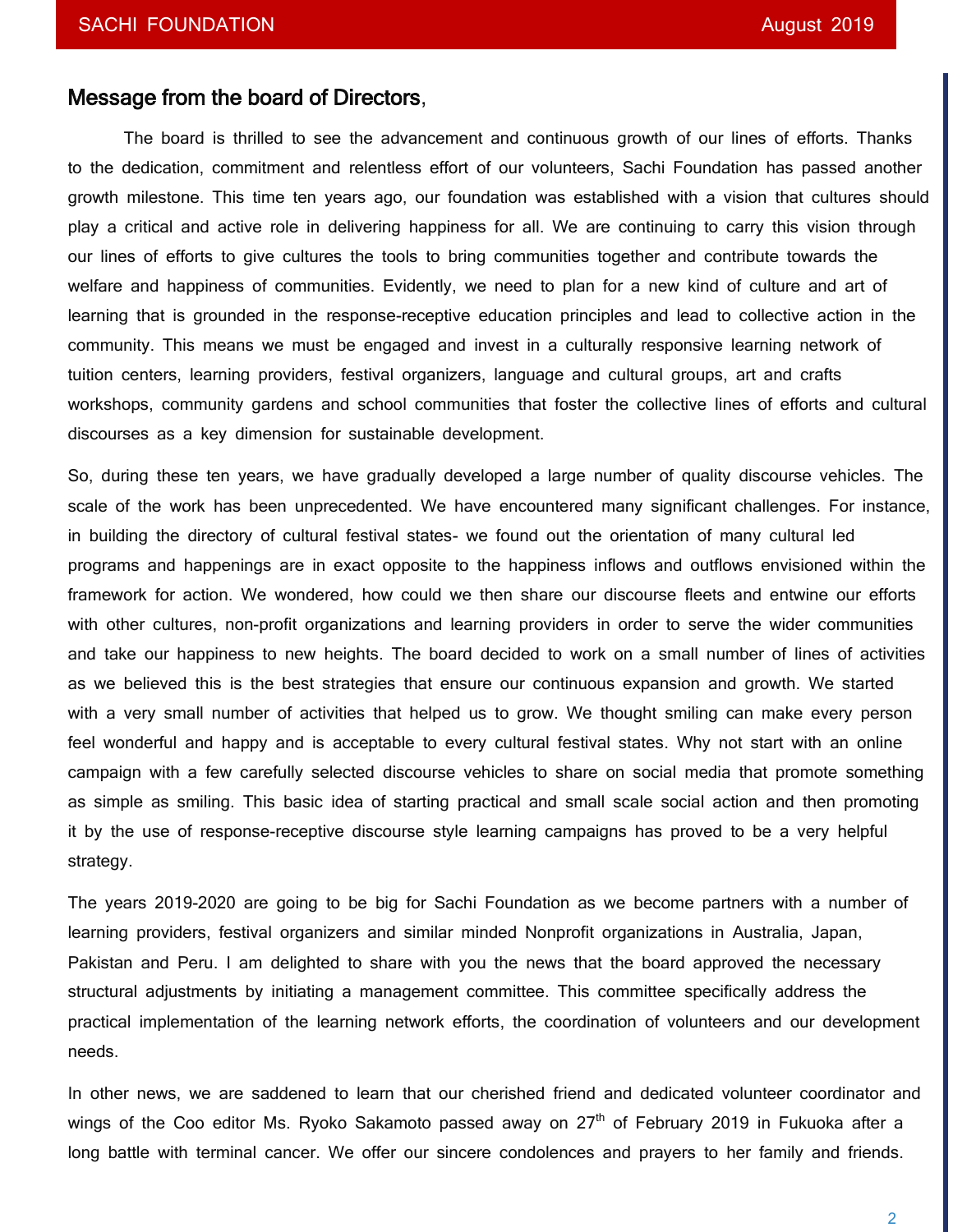

Volunteer meeting

Clean Up Australia Day **Information Stall Marquee** 

We would also like to express our appreciation to Behjat Mojarrabi who resigned from her role as a board member for her hard work and commitment in building and growing Sachi Foundation. She will continue her tireless efforts by helping the newly established management committee cementing its agenda as well as being a volunteer coordinator working together with Chanthome Webster.

We warmly welcome Misa Oda Mojarrabi as our new board member effective from July 2019.

The board sends its greatest appreciation to our volunteers, staff and partners who as always continue supporting our efforts. Thank you.

Yae Oda,

The Board Secretory

# Foundation news

Hello and welcome to the fourth edition of the "Wings of the Coo". Happiness is abundant in this latest issue of the Wings of the Coo. We have had a very busy year with a large number of new volunteers joining us- not only from local areas but also from all parts of the world. More exciting is that they are coming from a wide range of cultural backgrounds that is great. Unity in Diversity is vital for our success. We have wonderful news and activities that we would like to share with you.

- We have ordered some t-shirts for our volunteers and supporters and if you wold like to get one, please send us an email.
- Our bi-monthly regular clean up days have been successful local happenings in the Caboolture local community thanks to our volunteers who come and support our efforts to build on this important aspect of the Australian culture.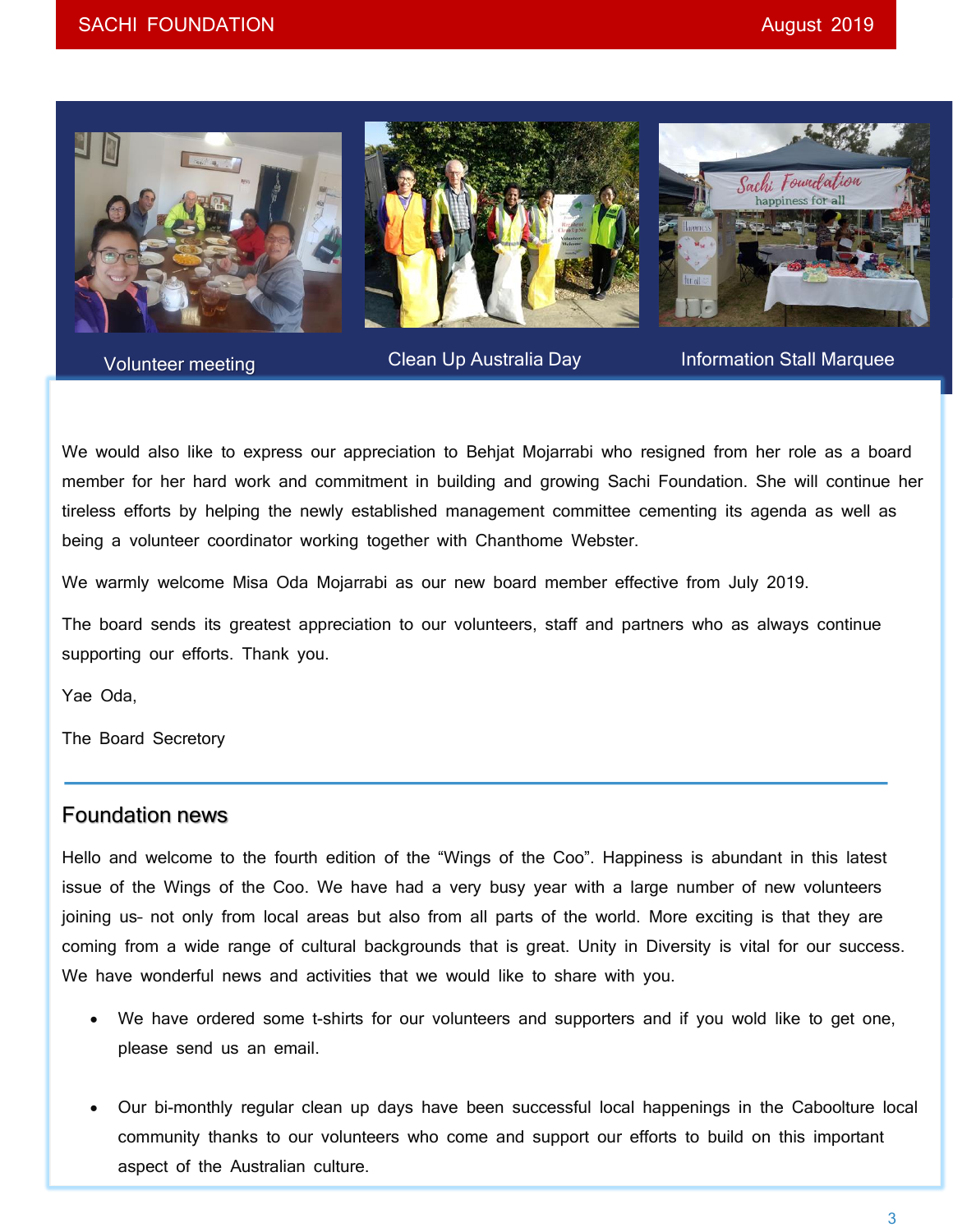In September 2018, our volunteers put together an information stall at Matsuri Festival Brisbane, complete with handmade cultural artefacts and crafts. It was a fantastic effort and attracted a large number of festival goers seeking information about Sachi Foundation. As result of their successful effort, new volunteers joined our volunteer team. We are participating again in this festival in addition to the Japan Festival Sunshine Coast on Sunday August 11.

- In September 9, 2018, our sponsored research work on the global integration logistics systems was presented in an International conference. This work has subsequently been published in the high quality research Journal proceedings.
- The  $4<sup>th</sup>$  growing season of the Tennen community garden in Ichikawa- Cho, Hyogo is being started. The garden often holds collaborating and joint gardening workshops with the other gardening communities to share the ancient permaculture wisdom and cultural traditions. Recently the garden hosted a successful workshop with two Hawaiian permaculture experts who demonstrated the latest local gardening knowledge as well as the traditional cultural techniques. Some of the photos are shown in the page 9.
- In Pakistan, Resource Centre for Development Alternative (RCDA) is doing an excellent job promoting our expectant mother projects phase I and Phase Ii. In November, we are going to start the expectant mother phase III.
- In September 2019, Our Sponsor research work on new world economy model is going to be presented in a major International scientific Conference.

We are so grateful for all of you who have done so much and are ready to help us more with their time and skills. In particular we send our biggest thank you to Tsugumi Mackintosh and Yae Oda for making beautiful cultural artifacts for the two forthcoming Japanese festivals in Brisbane and Sunshine Coast that hopefully everyone can participate.

Wishing you all the happiest and the best times ahead.

The Wings of the Coo editor team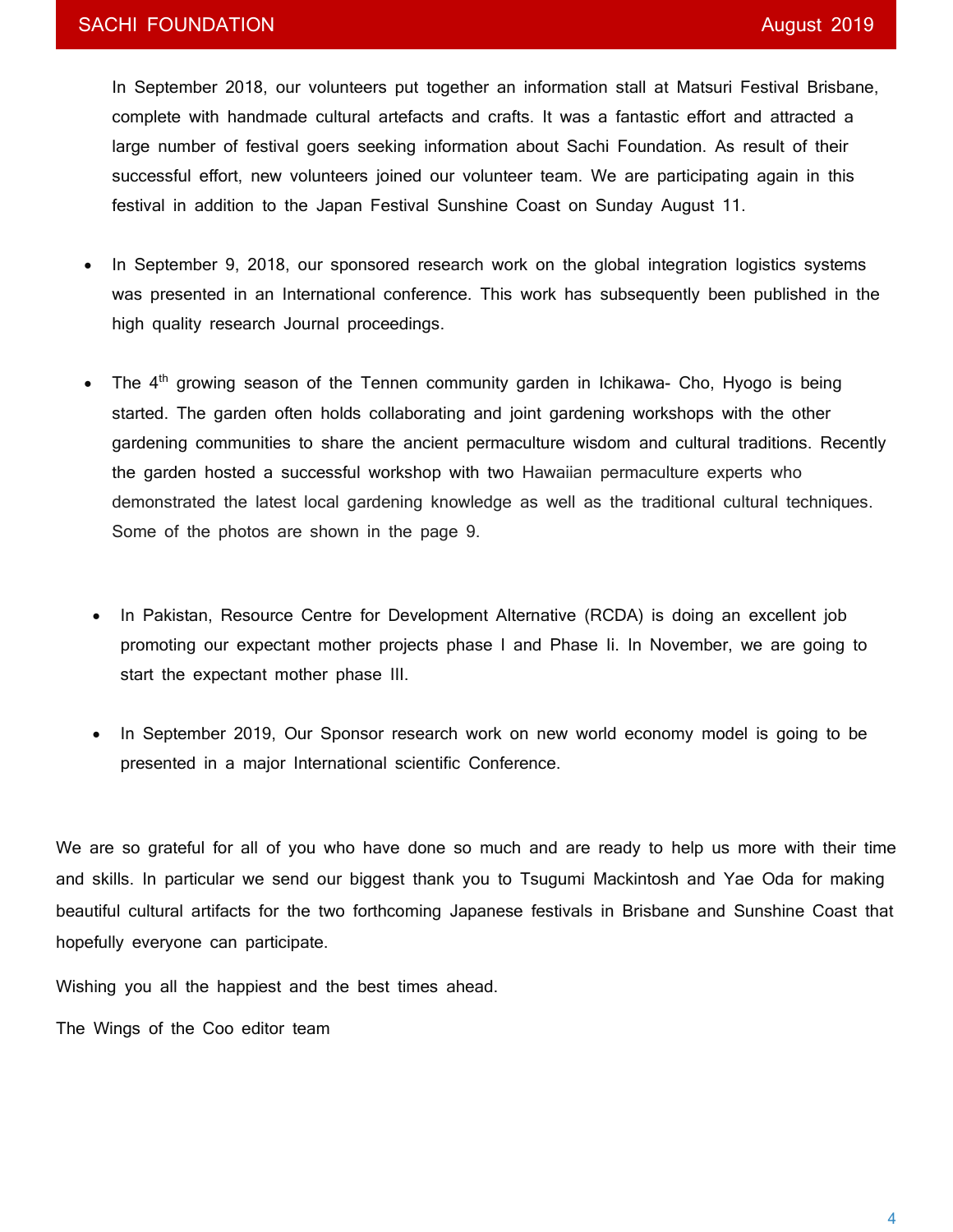# **The Progress Evaluation 2018-2019 Report**

Dear Friends, volunteers and well-wishers,

Sachi Foundation is the only global non-profit organization dedicated to building helpful resources for the Cultural festival states' to cultivate their total lines of efforts and stripes of actions for coherence farming of virtues as the shared means to drive the future of happiness for all mankind. The stock seeds for these stripes of actions grow on the self-similar, build-momentum and harvest festivals grounds. We aim to build the various tools and discourses for the coherence making processes and reconstruct the techniques and history of the entanglement farming, the gardening and nurseries of the cultural festival



states. Our board initiated and build the first world directory of the cultural festival states. This year we have continued increasing the range and scope of the directory through our Unity Cultural center to further showcase the power of cultures to unite and brings a high degree of coherence into the community lines of total efforts. Secondly, We made our voices heard in the international scientific spaces and prestige journals as well as in local newspapers and cultural learning

spaces. Thanks to the guidance we receive from the Universal House of Justice and with your continued support and experience, a few quality seed stocks of the virtue seeds within a community can turn entire communities into the entangled farmland of human virtues which then can be harvested for the sustainable human future of happiness and prosperity for all. This is the kind of happiness we aimed for as Dr Ali Muhammad Verqa asserted that the true dedication to the welfare and happiness of all mankind lies in the commitment where "the joy of one is the joy of all and the pain of one is the pain of all". We are committed to carry forward this commitment through our best of efforts. The Sponsored Tennan community garden in Japan and expectant mother projects in Pakistan are testimony of this.

For us, there is no happier thought and reward than the opportunity to work with our trusting and affectionately happy volunteers, passionate alliance partners and insightful learning providers to find out how we can support a common language and culture that is conductive to the betterment of the economic, environment and society. If you share this vision with us, please consider joining us.

So, let's see how 2018-2019 really measured up with the best of our combined lines of efforts.

#### **Research:**

The majority of our grants were distributed in response to the school tuition applications that promotes and strengthen the community learning networks and supply chain of assertions that support global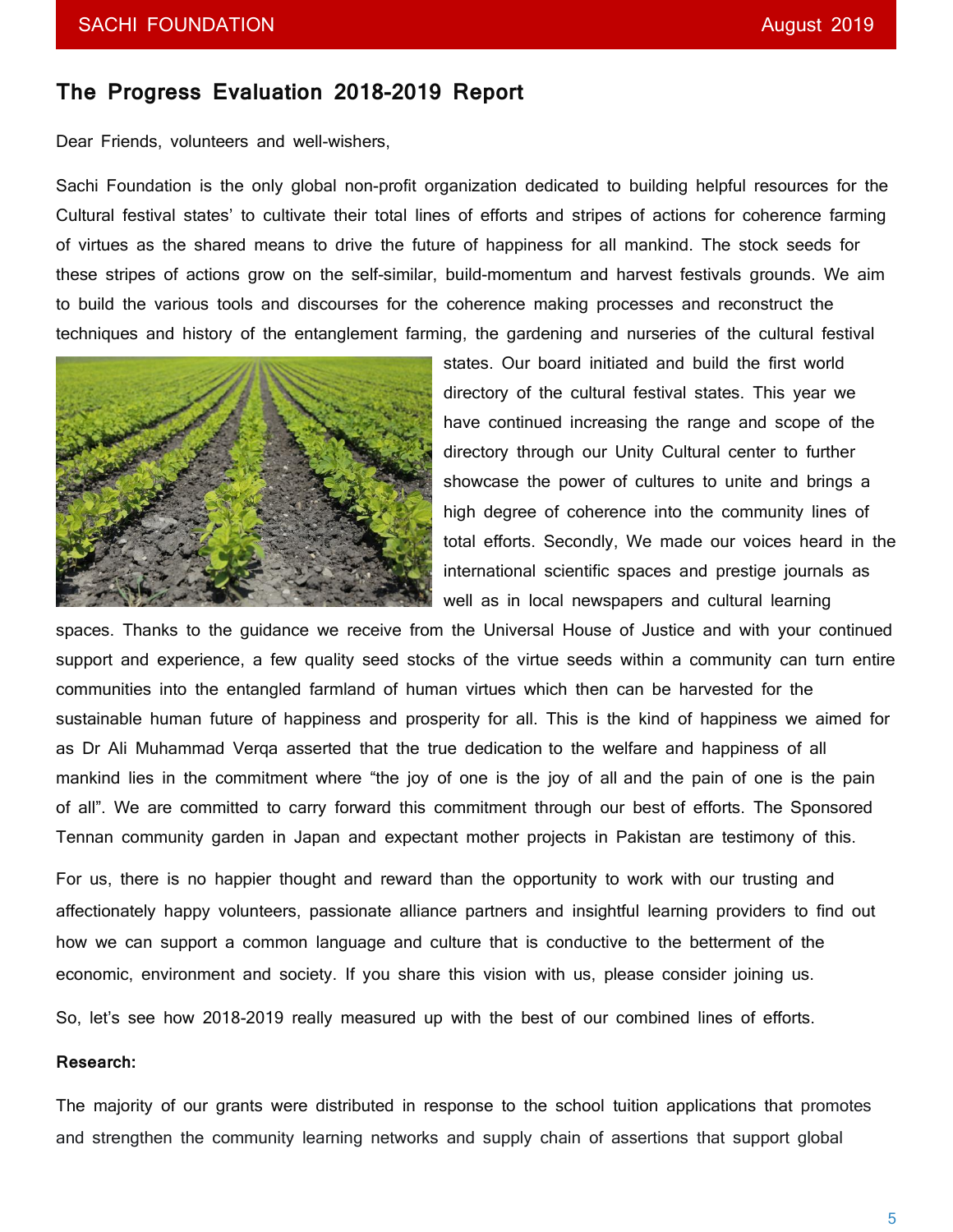## SACHI FOUNDATION **August 2019**

entanglement virtue farming and harvesting tasks . We also funded research on the global economic system and Unity language. We have also been asked to provide the funding for a new international research group with scientists from Australia, Nepal and Peru for the further research on the global integration systems. The grant committee submitted this application to the board for their consideration. The board has not yet made any decision in this regard.

#### **The Self-Similar Twin Festival Celebration**

Our Board member Yae is organizing Yosakoi Soran dance for the Celebration of the Twin Manifestation with support of the Japanese cultural group in Caboolture.

#### **Mikoshi, Yatai Tomorrow Together Project,**

We made major progress with this line of efforts. Our research team prepared and submitted a paper about the coherence making festivals, the global parade of the Yatai and Mikoshi and Australian dreaming manifest.

#### **Expectant Mother Empowerment Project**

We are going to initiate the phase three of the expectant mother project. In this project, we are promoting the grace of motherhood in the colors of leaves through passage of time mediated by the epsilon zero of change- the very insignificant alternative possibilities of the new born and his/hers virtues in action that brings new dimension of artistic consciousness to the world. This stage is embodied in the first cry of the new born and the grace of motherhood and wonderment and calmness of fatherhood. The campaign will start in early November 2019.

#### **Volunteer Profiles:**

The Sachi Foundation's volunteers are the most important foundation of our progress. Our volunteers lead the actions on the role of culture in making happiness worldwide. They come from many different cultural backgrounds and contribute to the Sachi Foundations' goals with their own ways of virtues in action and efforts. In this issue, we interviewed three of our volunteers to see what inspires them with their ongoing support of the Sachi Foundation mission.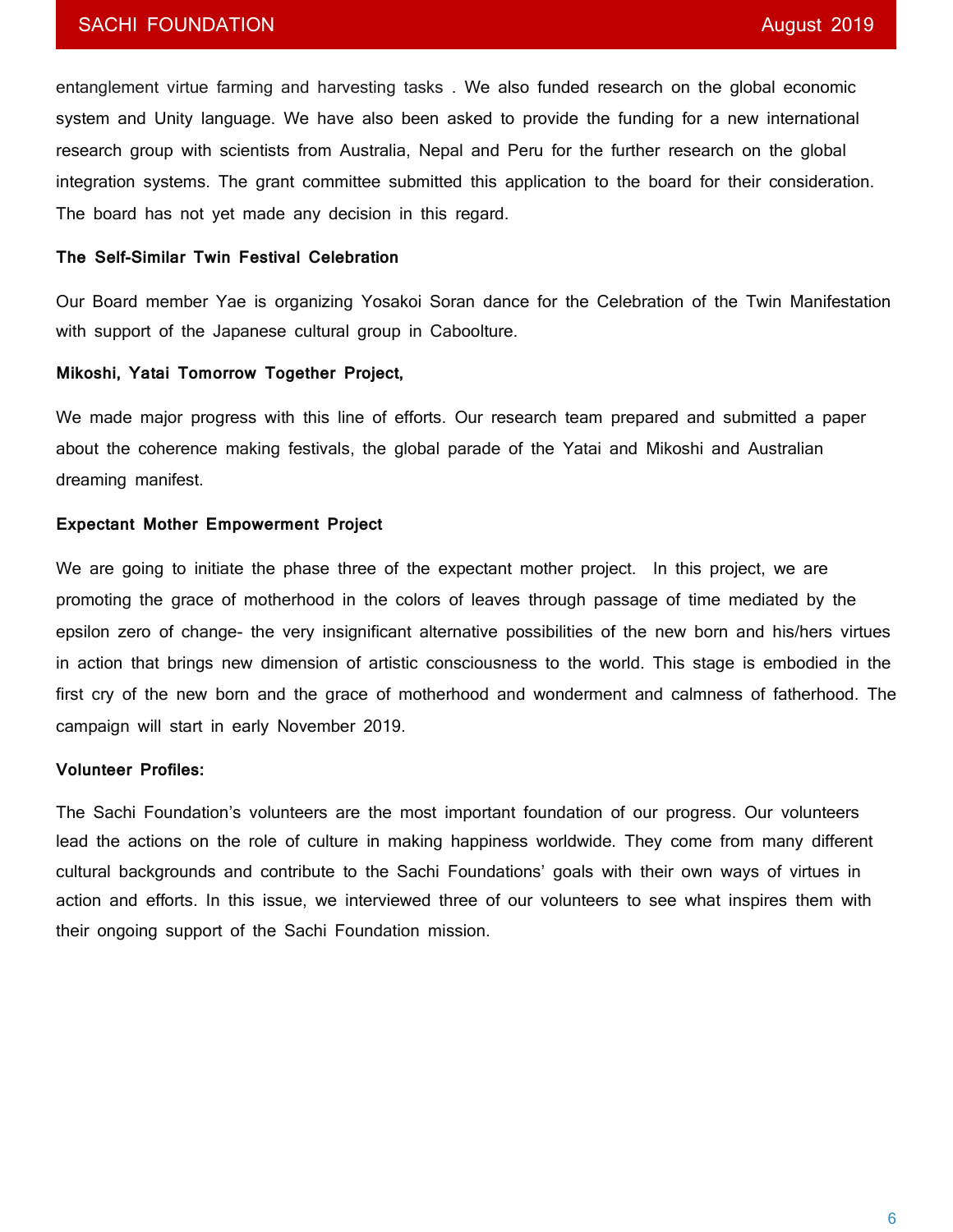

#### **Chanthome Webste**r,

Background : born in Laos, lives in Caboolture. First joined Sachi Foundation as a volunteer in 2016. She is working as a volunteer coordinator now and just appointed as a member of the Sachi Foundation management committee.

**What you enjoy doing volunteering work with the Sachi Foundation?** I enjoyed because there is an exciting charm with the ambassador of Happiness concept that goes well with the assertions of values that our virtues in action brings. For me, the virtues in action answers two important questions: are you happy and did you make others happy? It

takes the whole connective entangled farms of virtues to raise and sustain happiness for a whole community. We need to support each other and that requires to give our happiness away like a lamp who gives the light away. Happiness harvested from entangled virtue farms lifts up the community spirit and helps to get to know the deeper insights about each other cultures and experience the richness of happiness for all. These are what I enjoy the most.



#### **Sofia**

Background:. Love volunteering work, First joined the Sachi Foundation through clean up Australia day.

**What you enjoy doing volunteering work with the Sachi Foundation?** I particularly enjoy the Sachi foundation's effort to bring together all different the cultural groups to work together as a dream team to spread happiness and peace. I have so much fun working with other peoples from other cultures like a volunteer dream team to spread common joy and happiness. In this way we learn from each other, build capacity and raise the happiness of the community. I get real joy and fulfilment working with others in such a way.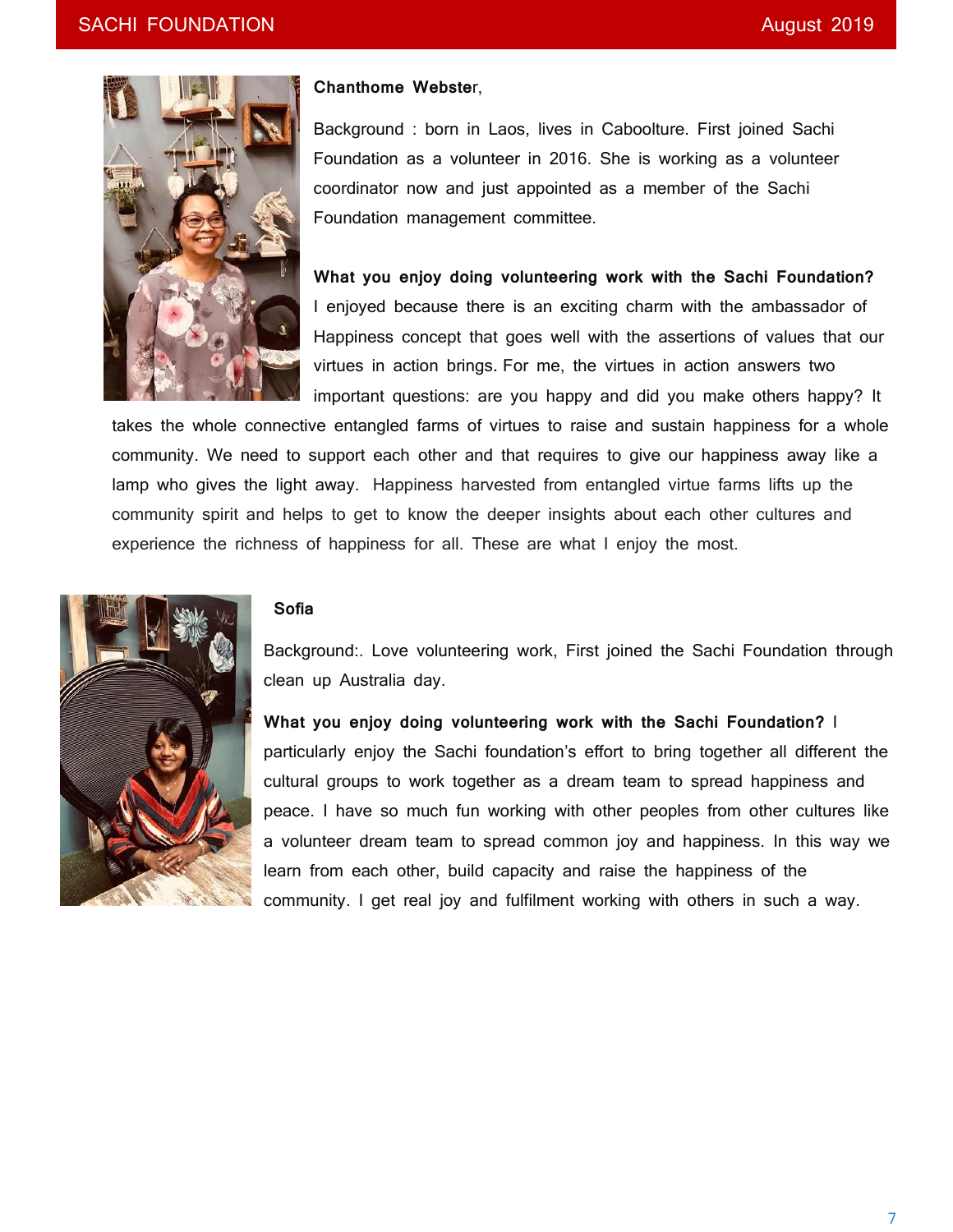

#### Ai Atsumi

Background: born in Japan, lives in Japan. Loves the concept of virtues in action and virtue entanglement. First joined the Sachi Foundation through its learning network as a Japanese language Tutor.

**What you enjoy doing volunteering work with the Sachi Foundation?** I am very attracted to the Sachi Foundation concept of intuition, total lines of effort and community transformation through virtues in dynamic action.

I realize that happiness is a jigsaw puzzle that you search inside and outside for the clue. The clues may be outside but only up to certain level. You really

need to take care of yourself, and do all the heart beat drumming you need in life to learn how to assert your virtues within.

Dear friends, we are very excited by what we can all achieve together with the knowledge and practices of virtue entanglement farming that will help to make happiness worldwide. We love to hear any recommendations or suggestions that further improve our ways of spreading joy and happiness. Thank you all.

The Sachi Foundation Management Committee

# Help Yourself to happiness!

Everybody, everywhere seeks happiness, it's true, But finding it and keeping it seems difficult to do. Difficult because we think that happiness is found Only in the places where wealth and fame abound. And so we go on searching in palaces of pleasure Seeking recognition and monetary treasure, Unaware that happiness is just a state of mind Within the reach of everyone who takes time to be kind. For in making others happy we will be happy, too. For the happiness you give away returns to shine on you.

Helen Steiner Rice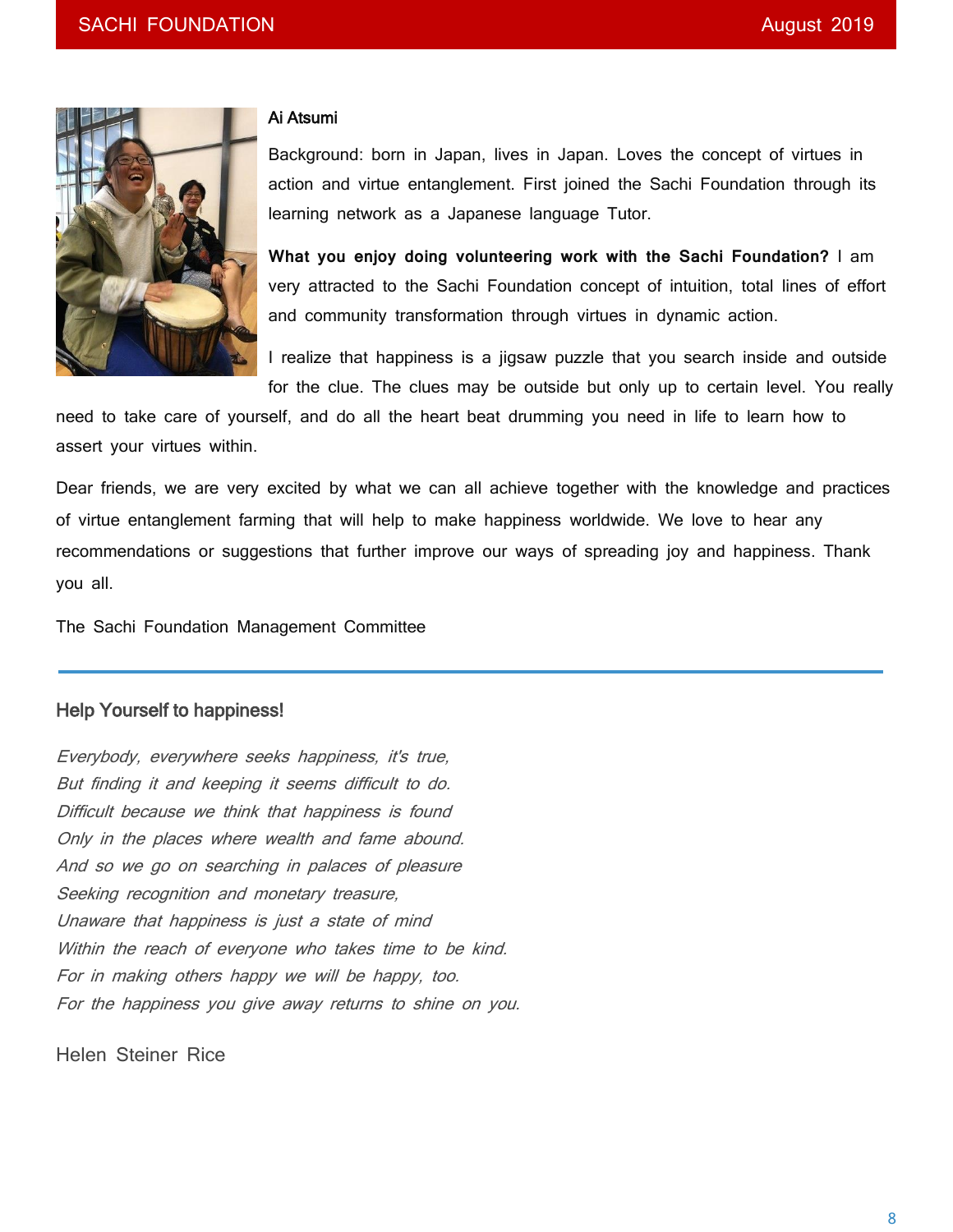## **Photos Courtesy by Yuki Kawakami from Tennen Community Garden in Ichikawa-Cho, Hyogo**

The fourth Growing Season with focus on "growing our own heathy food"



Norifuto, owner of the farm is showing the community members planting, trimming, propagation and harvesting stages.



Learning Together, Working Together and creating community Connections



A Coordinated get together event with the nearby **Community** 



Permaculture workshop - learning Together about other Community Gardens and permaculture principle of "earth care, people care and fair share".



Mother and Child Stripe Farming